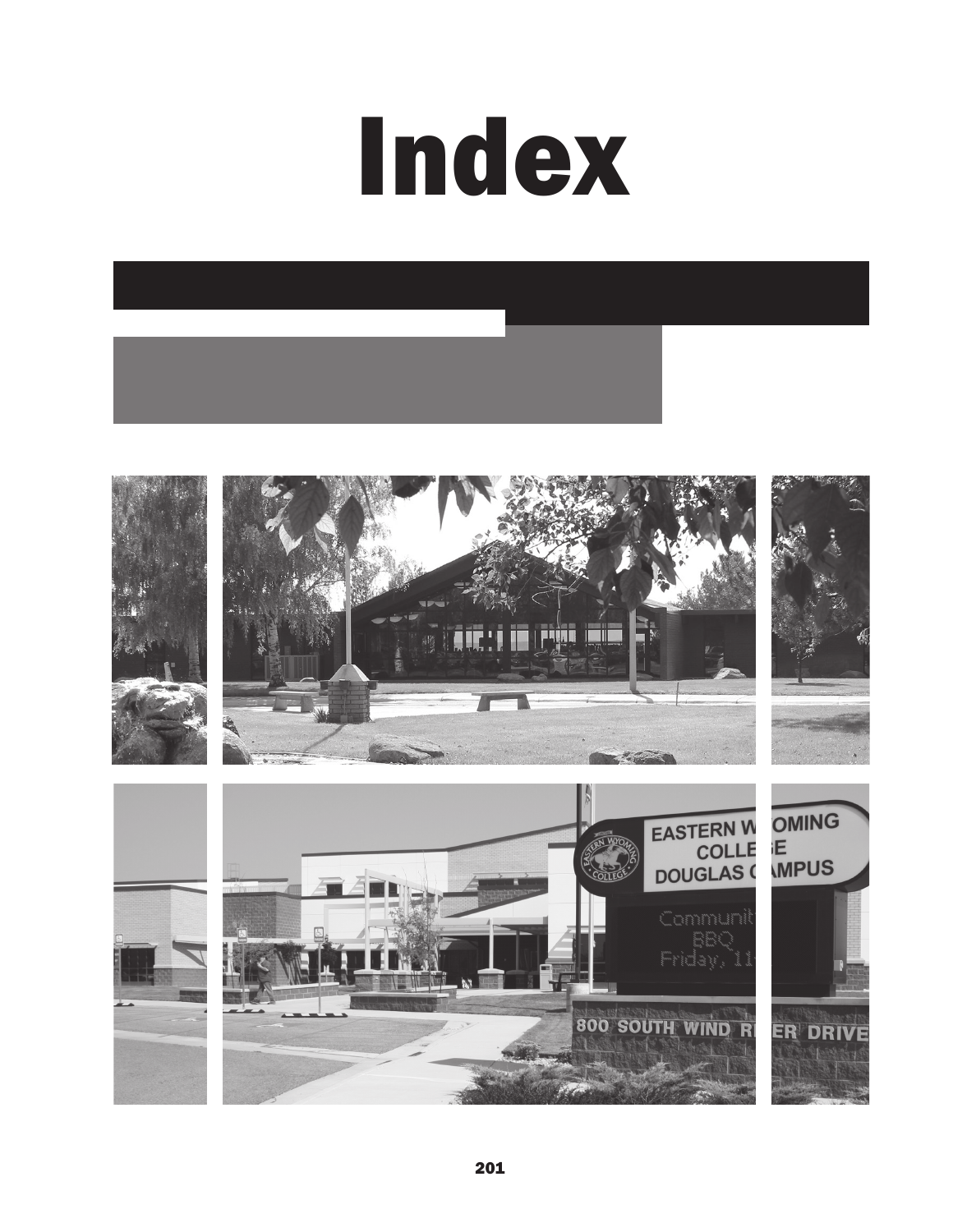|                                                             | 47 |
|-------------------------------------------------------------|----|
| Academic Dishonesty  48                                     |    |
| Academic Procedures & Regulations                           | 39 |
|                                                             | 46 |
|                                                             | 13 |
| ACCUPLACER/ACT Guide  17-18                                 |    |
| Activity and Use/Technology Fees                            | 20 |
| Administration, Faculty, and Staff 194                      |    |
|                                                             | 16 |
| Admission Procedures                                        | 19 |
|                                                             | 15 |
| Advanced Placement Examination                              | 41 |
|                                                             | 40 |
| Affirmative Action/Equal Employment                         |    |
| Opportunity Policy Statement  14,                           | 54 |
|                                                             | 29 |
| Applying for Institutional Aid                              | 32 |
| Applying for Military Aid                                   | 32 |
| Applying for the Hathaway Scholarship                       | 31 |
| Associate of Applied Science Degree                         | 80 |
| Associate of Arts Degree                                    | 78 |
| Associate of Science Degree                                 | 79 |
|                                                             | 45 |
|                                                             | 40 |
| Awarding and Payment of Aid                                 | 33 |
|                                                             |    |
|                                                             |    |
|                                                             | 13 |
|                                                             |    |
|                                                             |    |
|                                                             |    |
|                                                             |    |
| Campus Activities and Organizations  62                     | 61 |
|                                                             |    |
| Catalog Under Which A Student May                           |    |
|                                                             |    |
| Center for Testing & Career Services  67                    |    |
| Change of Major or Advisor                                  | 41 |
| Change of Registration  40                                  |    |
|                                                             |    |
| College & Career Readiness Center 68                        |    |
|                                                             |    |
| College Level Examination Program (CLEP) 42                 | 11 |
|                                                             |    |
| Community Ed/Outreach/Workforce 71                          |    |
|                                                             |    |
|                                                             |    |
| Cost of Attendance (Budget)  22                             |    |
|                                                             |    |
|                                                             |    |
| Course Numbering System  129<br>Courses of Instruction  128 |    |
| Course Prerequisites and Waivers  129                       |    |
|                                                             |    |

| Crime Awareness and Campus Security<br>59                                                                |
|----------------------------------------------------------------------------------------------------------|
| DANTES Subject Standardized Test  42<br>Development of Eastern Wyoming                                   |
| Diversity Statement<br>13                                                                                |
| Entrance Placement Testing 16<br>Evening and Weekend Courses 174                                         |
| (FERPA) Family Educational Rights and Privacy<br>50                                                      |
| General Education Requirements  76<br>10<br>13<br>44<br>Grade Point Average<br>Grievance Procedure<br>52 |
| Housing (See On-Campus Housing)  62                                                                      |
| Institutional Challenge Exams 41<br>Instructional Support Services  67<br>International Students<br>19   |
| Jeanne Cleary Disclosure of Campus Security<br>Policy and Campus Crime Statistics Act 54                 |
| Limitations of Courses Offered 40                                                                        |
| Maintaining Financial Aid Eligibility 35                                                                 |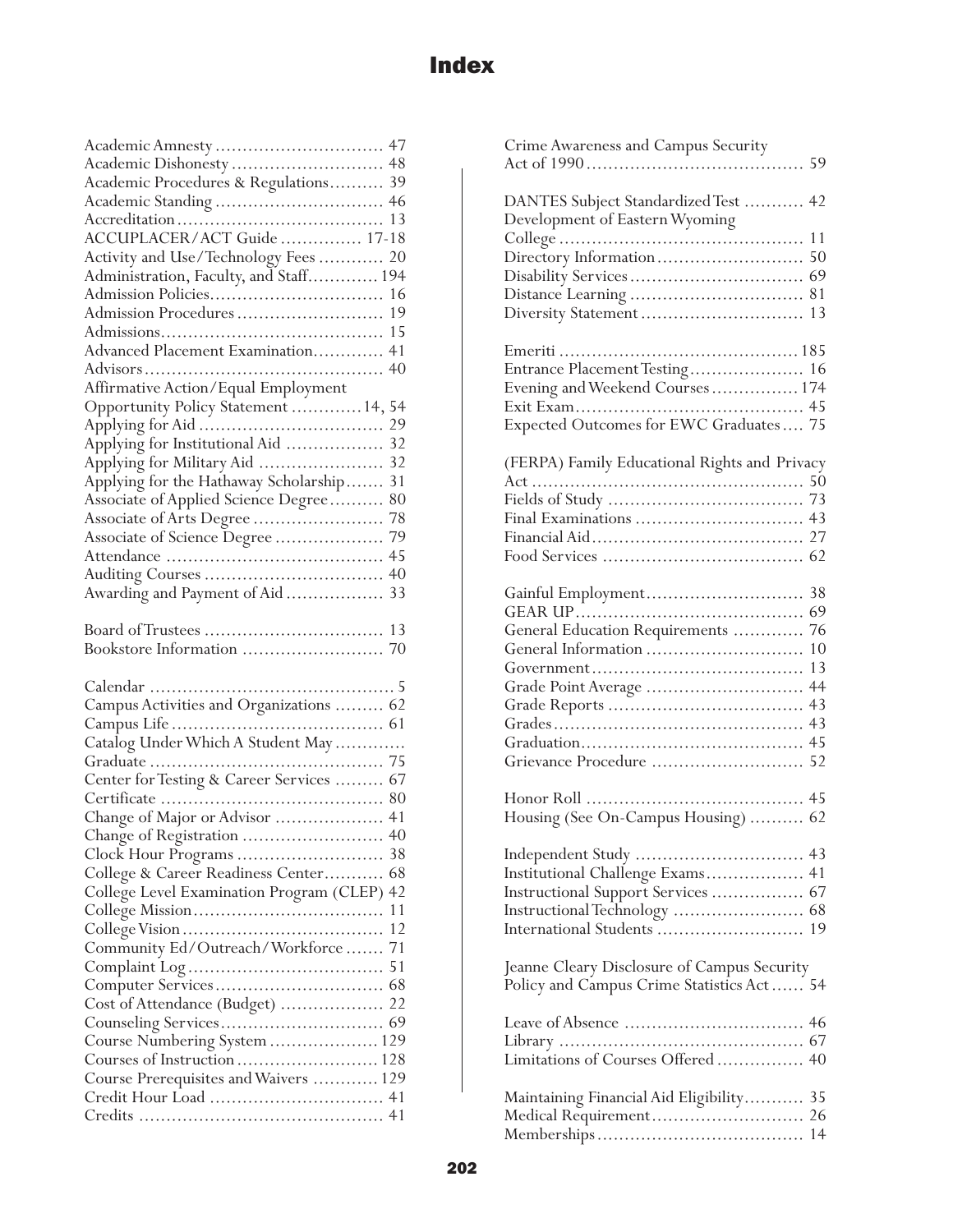| NJCAA Medical Requirements  26                       |
|------------------------------------------------------|
| Outcomes Assessment  44<br>Outreach Coordinators 200 |
| Programs of Instruction and                          |
| Accounting                                           |
|                                                      |
|                                                      |
| Agriculture                                          |
|                                                      |
| Agriculture: Beef Production Certificate             |
|                                                      |
| Agriculture Business and Sciences 82                 |
| 84<br>Agroecology/Agronomy Option Program            |
| Animal Science Option Program 84                     |
| Business Option Program  83                          |
| Communications Option Program  83                    |
| 85<br>Equine Science Option Program                  |
| General Agriculture Option Program<br>82             |
| Agriculture: Farm & Ranch Management                 |
|                                                      |
| Agriculture: Precision Agriculture                   |
| Program                                              |
| Agriculture: Rangeland Ecology and                   |
| Watershed Management                                 |
| Course. 176                                          |
|                                                      |
| Agricultural Economics                               |
| 130<br>Course                                        |
| Agriculture Technology                               |
|                                                      |
| Agroecology                                          |
|                                                      |
| American Studies                                     |
|                                                      |
| Animal Science                                       |
|                                                      |
| Anthropology                                         |
|                                                      |
| Aquaculture Technician                               |
|                                                      |
|                                                      |
| Art                                                  |
|                                                      |
|                                                      |

|                  | <b>Barbering Technology</b>                    |
|------------------|------------------------------------------------|
|                  |                                                |
| <b>Biology</b>   |                                                |
|                  |                                                |
|                  |                                                |
|                  | <b>Business Administration</b>                 |
|                  |                                                |
|                  |                                                |
|                  | <b>Business Education</b>                      |
|                  |                                                |
|                  |                                                |
|                  | Business Office Technology                     |
|                  |                                                |
| Chemistry        |                                                |
|                  |                                                |
| Communication    |                                                |
|                  |                                                |
|                  | Communication and Mass Media                   |
|                  |                                                |
|                  | Computer Applications                          |
|                  |                                                |
|                  |                                                |
| Computer Science |                                                |
|                  |                                                |
|                  | Construction Technology                        |
|                  |                                                |
|                  |                                                |
| Cosmetology      |                                                |
|                  |                                                |
|                  |                                                |
|                  |                                                |
|                  | Cosmetology-Barbering Stylist Program  96      |
|                  | Cosmetology-Barbering Technician Program<br>96 |
|                  | Cosmetology-Esthetics                          |
|                  |                                                |
|                  | 97<br>Cosmetology-Hair Technician Program      |
|                  | Cosmetology-Nail Technician                    |
|                  |                                                |
|                  |                                                |
| Criminal Justice |                                                |
|                  |                                                |
|                  |                                                |
| Crop Science     |                                                |
|                  | Course. 149                                    |
| Culinary Arts    |                                                |
|                  |                                                |
| Economics        |                                                |
|                  |                                                |
|                  |                                                |
| Education        |                                                |
|                  |                                                |
|                  |                                                |
|                  | <b>Education-Child Development</b>             |
|                  |                                                |
|                  | Education-Early Childhood                      |
|                  |                                                |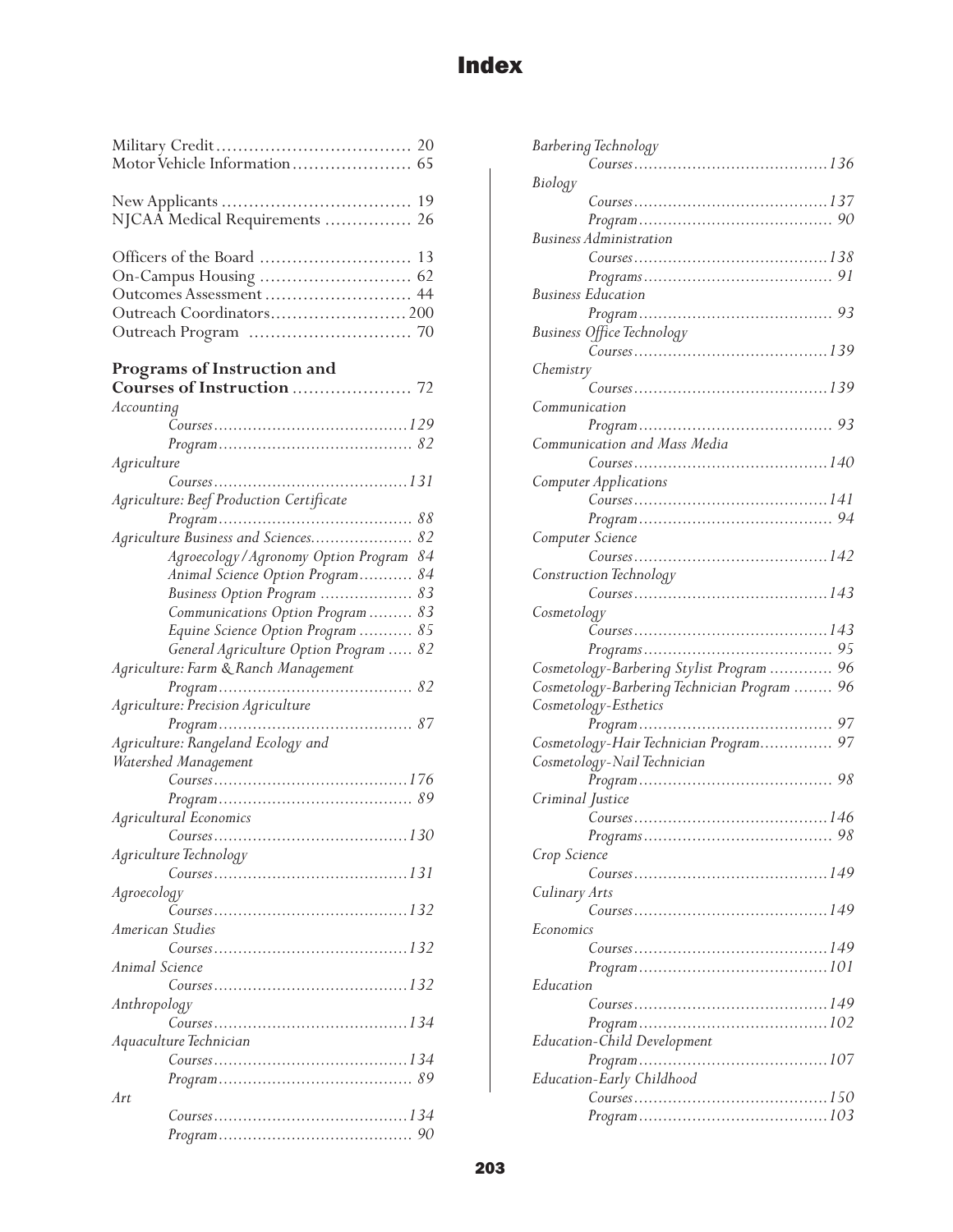| Education-Elementary                 |
|--------------------------------------|
|                                      |
| $Program \dots 102$                  |
| Education-Secondary                  |
|                                      |
|                                      |
|                                      |
|                                      |
|                                      |
| Education-Educational Foundations    |
|                                      |
| Education-Exceptional Children       |
|                                      |
| Electrical Apprenticeship            |
|                                      |
| Electrical Technology                |
|                                      |
|                                      |
|                                      |
| English                              |
|                                      |
|                                      |
| Entomology                           |
|                                      |
| Entrepreneurship                     |
|                                      |
|                                      |
|                                      |
| Environmental Sciences               |
|                                      |
| Equine Studies                       |
|                                      |
| Family and Consumer Science          |
|                                      |
| French Language                      |
|                                      |
| Geography                            |
|                                      |
| Geology                              |
|                                      |
| German Language                      |
|                                      |
| Gunsmithing                          |
|                                      |
|                                      |
| Health Education-Physical and Health |
| Course. 159                          |
| Health Technology                    |
|                                      |
| Heavy Equipment Operator             |
|                                      |
| History                              |
| Human Development                    |

|                    | Human Services                                      |
|--------------------|-----------------------------------------------------|
|                    |                                                     |
|                    |                                                     |
|                    | Interdisciplinary Studies                           |
|                    |                                                     |
|                    | Information Management                              |
|                    |                                                     |
|                    | Instructional Technology-Education                  |
|                    |                                                     |
| Internet           |                                                     |
|                    |                                                     |
| Journalism         |                                                     |
|                    |                                                     |
|                    | Library Science-Education                           |
|                    |                                                     |
|                    | Machine Tool Technology                             |
|                    |                                                     |
|                    |                                                     |
|                    |                                                     |
|                    | Management-Business                                 |
|                    |                                                     |
| Marketing          |                                                     |
|                    |                                                     |
| <b>Mathematics</b> |                                                     |
|                    |                                                     |
|                    |                                                     |
|                    | Molecular Biology                                   |
|                    |                                                     |
| Music              |                                                     |
|                    |                                                     |
| Nursing            |                                                     |
|                    |                                                     |
|                    |                                                     |
|                    |                                                     |
|                    |                                                     |
|                    | PE Activity-Physical and Health Education           |
|                    |                                                     |
| Philosophy         |                                                     |
|                    | Course. 170                                         |
|                    | Physical Education-Athletics                        |
|                    | $\ldots$ . 173<br>Course<br>.                       |
|                    | Physical Education, Health, and Recreation          |
|                    |                                                     |
|                    | Physical Education Professional-Physical and Health |
| Education          |                                                     |
|                    |                                                     |
| Physics            |                                                     |
|                    |                                                     |
| Plate Welding      |                                                     |
|                    |                                                     |
| Political Science  |                                                     |
|                    |                                                     |
|                    | Preprofessional Programs                            |
|                    |                                                     |
|                    | Preprofessional Programs-Pre-Dentistry or           |
| Pre-Medicine       |                                                     |
|                    |                                                     |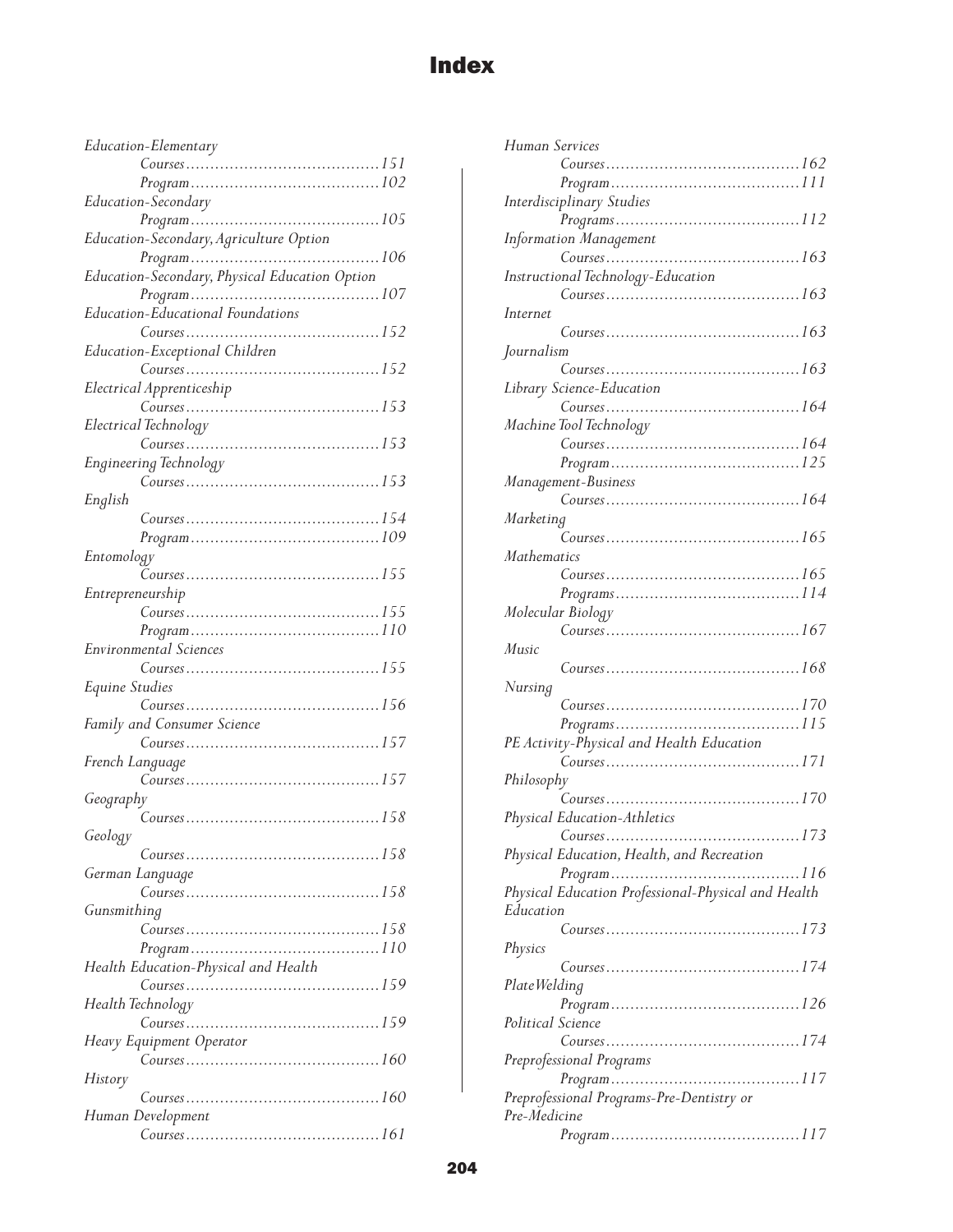| Preprofessional Programs-Pre-Veterinary       |
|-----------------------------------------------|
| Medicine                                      |
|                                               |
| Preprofessional Programs-Allied Health        |
|                                               |
| Preprofessional Programs-Pre-Nursing          |
|                                               |
| Preprofessional Programs-Pre-Pharmacy         |
|                                               |
| Psychology                                    |
|                                               |
| Range Ecology & Watershed Management          |
| Course. 176                                   |
| Religion                                      |
|                                               |
| Renewable Resources                           |
| Course. 176                                   |
| Safety Education                              |
|                                               |
|                                               |
| Social Science, Associate                     |
| Course. 176                                   |
|                                               |
| <i>SocialWork</i>                             |
| Course. 176                                   |
| Sociology                                     |
|                                               |
| Soil Science-Agriculture                      |
| Course. 177                                   |
| Spanish Language                              |
| Course. 177                                   |
| Speech Pathology and Audiology                |
| Course. 177                                   |
| <i><u>Statistics</u></i>                      |
| Course. 178                                   |
|                                               |
| Technology                                    |
|                                               |
| Theatre and Dance                             |
|                                               |
| Course. 178                                   |
| Truck Driving Training                        |
|                                               |
| Veterinary Technology                         |
|                                               |
|                                               |
| Welding Technology                            |
|                                               |
|                                               |
| Wildlife and Fisheries Biology and Management |
|                                               |
| Women's Studies                               |
| Course. 187                                   |
| Zoology                                       |
|                                               |
|                                               |

| Readmission of Former Students  19            |
|-----------------------------------------------|
|                                               |
| Registration Procedures 40                    |
|                                               |
| Reporting Concerns Regarding Animal Treatment |
| "Whistleblower Statement"<br>59               |
|                                               |
|                                               |
| Residence Hall Refunds  21                    |
|                                               |
|                                               |
|                                               |
| Satisfactory Progress (Financial Aid)  34     |
| Second Associate Degree from EWC  75          |
| Semester Tuition & Fee Schedule  20           |
|                                               |
| Services for Disabled Students  69            |
|                                               |
|                                               |
|                                               |
|                                               |
| Student Classification  45                    |
|                                               |
| Student Copyright Guideline 48                |
| Student Philosophy Statement 3                |
|                                               |
|                                               |
|                                               |
|                                               |
| Technical Advisory Committees  200            |
|                                               |
|                                               |
|                                               |
|                                               |
| American Public University  191               |
|                                               |
| Ashford University 191                        |
| Black Hills State University  191             |
| Chadron State College  191                    |
| National American University  191             |
| Olds College  191                             |
| Regis University 191                          |
| South Dakota School of Mines  191             |
| University of Phoenix  191                    |
| University of Wyoming 190                     |
| Upper Iowa University  191                    |
| Valley City State University  192             |
| Western International University  192         |
| Wyoming Law Enforcement Academy192            |
| Tuition                                       |
|                                               |
|                                               |
| Verification for Federal Student Aid 30       |
|                                               |

Veterinary Technology Placement Guide ..... 16